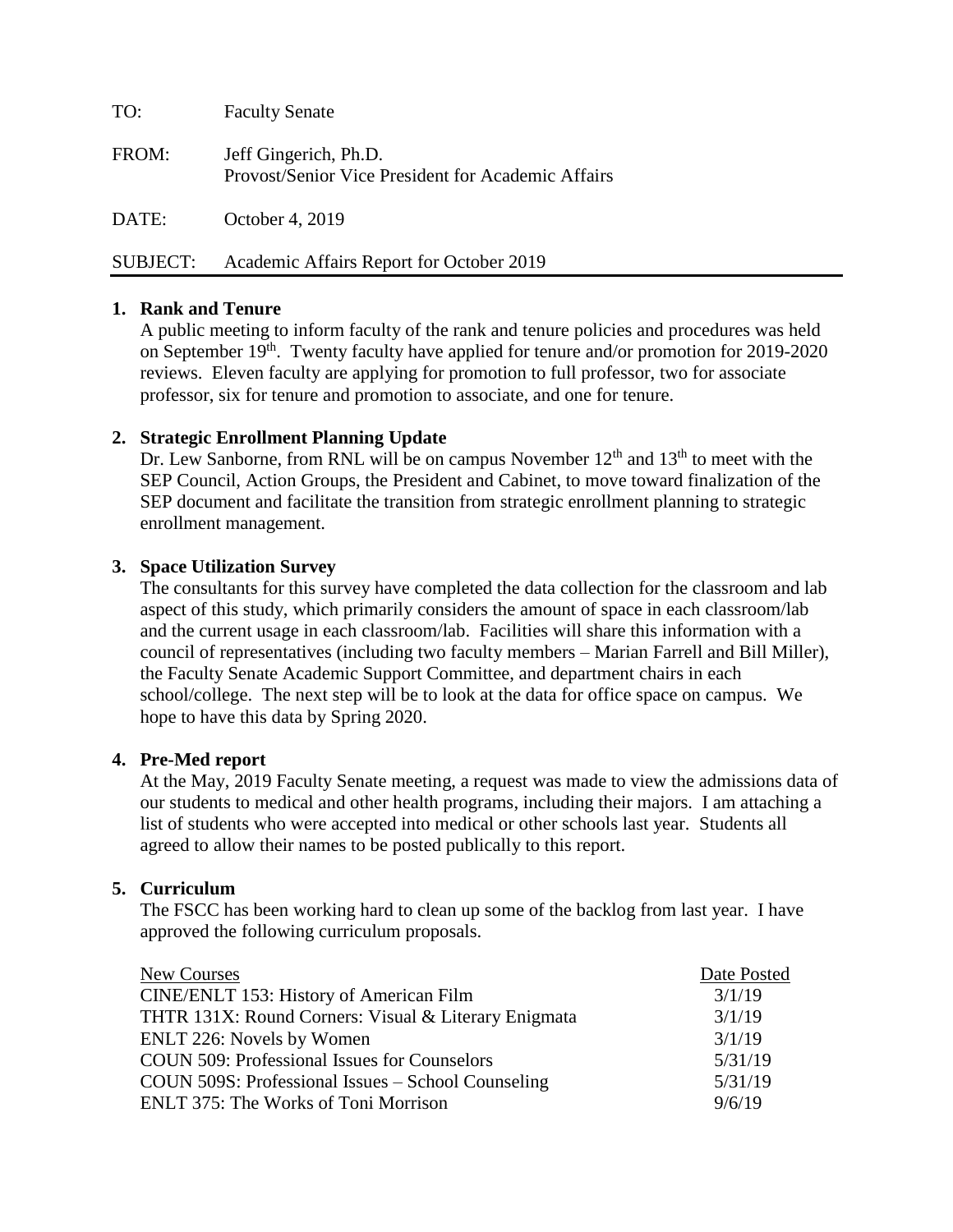| PSYC 365: Positive Psychology                                   | 9/6/19  |
|-----------------------------------------------------------------|---------|
| WOMN 380-381: Women's Studies Internship                        | 8/15/19 |
| PHYS 361: Elements of Quantum Computation & Quantum Information | 8/15/19 |
| ACC 543: Fraud Behavior                                         | 9/11/19 |
| COMM 236: Advertising Campaign                                  | 1/28/19 |
| ME 260: Strength of Materials                                   | 8/15/19 |
| ME 270: Materials Engineering                                   | 8/15/19 |
| ME 360/ME 360L: Measurement and Instrumentation                 | 8/15/19 |
| ME 370: Manufacturing Processes                                 | 8/15/19 |
| ME 370L: Manufacturing Process Lab                              | 8/15/19 |
| ME 430: Engineering Economics                                   | 8/15/19 |
| ME 460: Senior Design I                                         | 8/15/19 |
| ME 461: Senior Design II                                        | 8/15/19 |
| ME 470: Engineering Vibration                                   | 8/15/19 |
| EE 350L: Control Systems Laboratory                             | 8/15/19 |
| ME 240: Introduction to Mechanical Engineering                  | 8/15/19 |
| ME 440: Heat Transfer                                           | 8/15/19 |
|                                                                 |         |
| <b>Course Change</b>                                            |         |
| EDUC 250: Early Development and Intervention                    | 2/22/19 |
| HAD 500: Health Care Organization & Administration              | 2/22/19 |
| HAD 505: Health Care Statistics and Research Methods            | 2/22/19 |
| HAD 508: Leadership in Healthcare Organizations                 | 5/22/19 |
| HAD 512: Medical Practice Administration                        | 5/22/19 |
| HAD 513: Long Term Care Administration                          | 5/22/19 |
| HAD 515: Health Care Planning and Marketing                     | 5/22/19 |
| HAD 526: Grants Writing and Management                          | 5/22/19 |
| HAD 506: Healthcare Economics and Policy                        | 5/28/19 |
| HAD 509: Administrative Issues                                  | 5/28/19 |
| HAD 522: Health Care Operations and Quality                     | 5/28/19 |
| HAD 523: Health Care IT Management                              | 5/28/19 |
| HAD 525: Health Care Ethics                                     | 5/28/19 |
| HAD 580 Internship in Health Administration                     | 2/22/19 |
| HAD 581: Administrative Residency                               | 2/22/19 |
| <b>COMM 226: Public Relations Writing</b>                       | 5/9/19  |
| <b>BIOL 370L: Animal Behavior Laboratory</b>                    | 8/23/19 |
| CHS 375: Counseling, Gay, Lesbian, Bisexual, and Transgender    | 3/28/19 |
| NURS 450: Nursing Care of the Adult III                         | 4/26/19 |
| MGT 554: Group Dynamics                                         | 4/30/19 |
| <b>BUAN 575/OIM 575: Business Simulation</b>                    | 5/16/19 |
| PHYS/ENGR 352: Statistical and Engineering Thermodynamics       | 5/2/19  |
| MBA 519: Special Topics in Enterprise Management Technology     | 4/30/19 |
| DS 201: Introduction to Data Science                            | 9/16/19 |
|                                                                 |         |

| <b>Program Change</b>            |         |
|----------------------------------|---------|
| <b>Psychology Program</b>        | 3/11/19 |
| <b>Applied Computing Program</b> | 3/13/19 |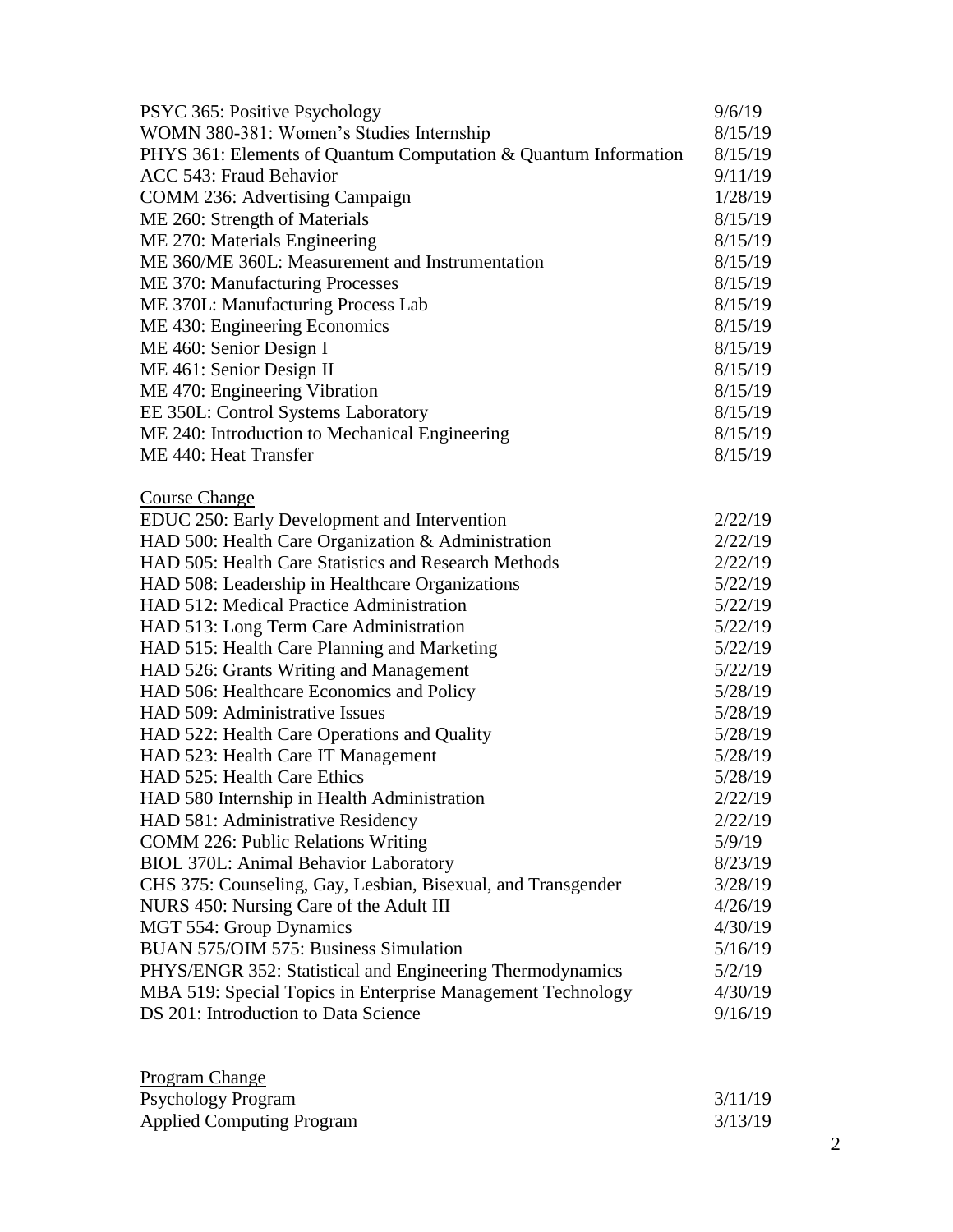| <b>Computer Science Program</b>                 | 3/13/19 |
|-------------------------------------------------|---------|
| Counseling and Human Services Program           | 5/30/19 |
| <b>Rehabilitation Counseling Program</b>        | 2/4/19  |
| Human Development Concentration                 | 5/24/19 |
| <b>Latin American Studies</b>                   | 5/24/19 |
| Physiology                                      | 8/15/19 |
| <b>Program Deletion</b>                         |         |
| <b>Advertising/Public Relations Certificate</b> | 3/28/19 |
| <b>Business Certificate</b>                     | 4/8/19  |

## **6. Other Updates**

The 18<sup>th</sup> Annual US Conference on disability will be held on October 10, 2019. The topic will be "Exploring Autism Across the Spectrum: Building Inclusive Communities". On Sunday, November 17 at 7:00 pm I the Kane Forum, Avi Melamed (Middle East Intelligence Analyst) will present "An Inside Look At the War in Syria."

The 34<sup>th</sup> Henry George Lecture will be held on Friday, October 18 in the McIlhenny Ballroom of the DeNaples Center. The lecture "Human Capital, Inequality and Growth" will be presented by Kevin M. Murphy, Ph.D. Dr. Murphy is the George J. Stigler Distinguished Service Professor of Economics at the Booth School of Business at the University of Chicago.

## **7. Motion Updates from prior meetings (Note: in conversation with Faculty Senate, it was decided that it would be a good idea for me to conclude each Provost Report with an update on any motions passed in the prior meeting. Below I include both**

**Motion 2018-2019 #32**: Parenthetical comments have been removed from course evaluation surveys beginning fall 2019.

**Motion 2018-2019 #33**: New policy for minimum number of credits for transfer students has been implemented.

**Motion 2018-2019 #34**: Drafts of signed waver forms are currently being developed and will be implemented fall 2019 and monitored and reviewed by the Faculty Senate Academic Policy Committee and the Office of the Provost in 2021.

**Motion 2018-2019 #35**: The document titled "Transferring Credits from Other Institutions Once Matriculated as Undergraduates at the University of Scranton" has been implemented and will be monitored and revisited after two years.

**Motion 2018-2019 #36**: The Mechanical Engineering program was approved and the university is currently recruiting students.

**Motion 2019-2020 # 3-8-23-2019 Neuroscience Master's One-Year Program FSCC # 2018-238**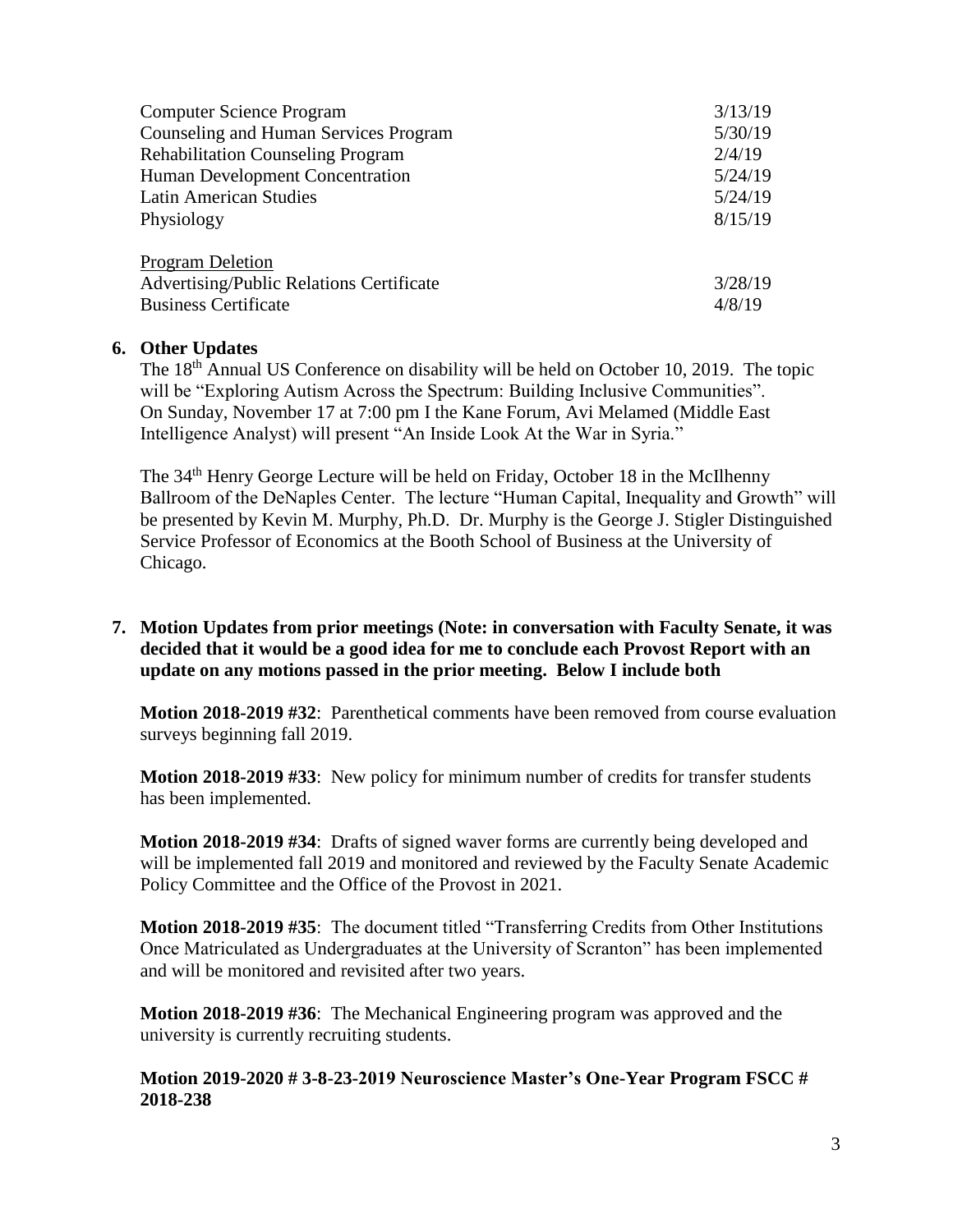## **Motion 2019-2020 # 4-8-23-19 Neuroscience 5th year option (2016-46)**

Both of these programs have been submitted to the Office of the Provost. As suggested in the September 2019 Faculty Senate meeting, an administrative agreement will have to be signed with GCSOM before moving this program forward to the Board of Trustees. In response to a question at that meeting, we will need to seek a "substantive change" approval from Middle States because half of the credits will be delivered at GCSOM.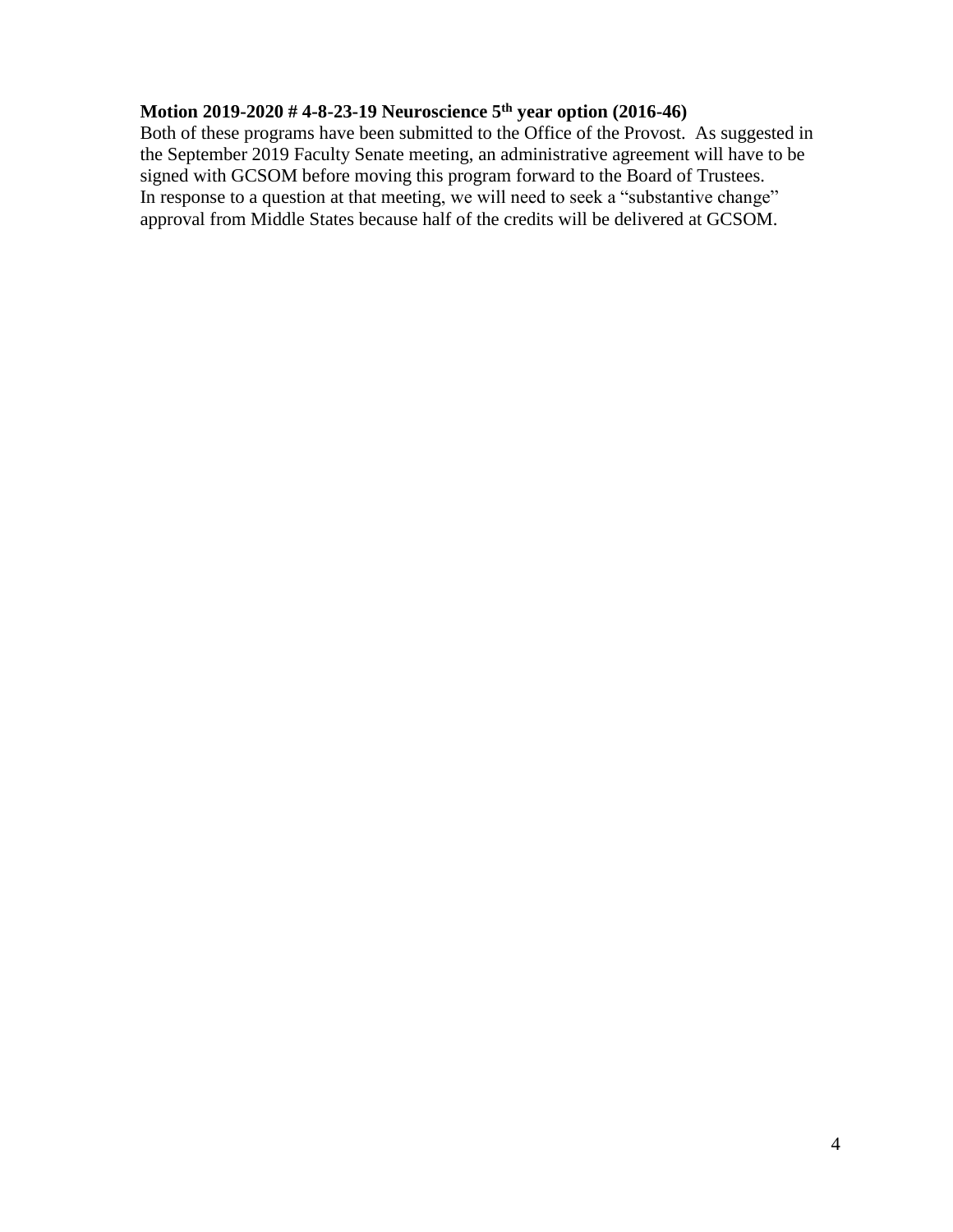

Health Professions Evaluation Committee

# **University of Scranton Health Professions Program Fall 2019 Acceptances**

October 7, 2019

## **Medical School**

| John M. Boyle<br>B.S. Biochemistry (2018)                                                                 | Rowan University School of Osteopathic Medicine<br><b>Geisinger Commonwealth School of Medicine</b><br>with scholarship<br>Philadelphia College of Osteopathic Medicine                                            |
|-----------------------------------------------------------------------------------------------------------|--------------------------------------------------------------------------------------------------------------------------------------------------------------------------------------------------------------------|
| Elizabeth Aronica<br>Biology                                                                              | Lake Erie College of Osteopathic Medicine<br>Edward Via College of Osteopathic Medicine<br>University of Pikeville-Kentucky College of Osteopathic Medicine<br><b>West Virginia School of Osteopathic Medicine</b> |
| Andrew W. Gorr<br>Biology                                                                                 | <b>Philadelphia College of Osteopathic Medicine</b><br>Geisinger Commonwealth School of Medicine                                                                                                                   |
| Raymond A. Stemrich<br>B.S. Biology $(2016)$<br>Honors Program<br><b>MHA Health Administration (2018)</b> | University of New England College of Osteopathic Medicine<br><b>Geisinger Commonwealth School of Medicine</b>                                                                                                      |

| Jacob F. Ratowski<br>Biomathematics/Philosophy<br><b>SJLA Program</b>                               | <b>Philadelphia College of Osteopathic Medicine</b>                                                                                                                                                        |
|-----------------------------------------------------------------------------------------------------|------------------------------------------------------------------------------------------------------------------------------------------------------------------------------------------------------------|
| Michael V. Predi<br><b>BCMB</b> (2017)<br>Honors Program<br><b>Biochemistry Graduate</b><br>Program | West Virginia School of Osteopathic Medicine<br>Philadelphia College of Osteopathic Medicine                                                                                                               |
| Samuel J. Morano<br><b>Biology</b>                                                                  | Pennsylvania State University College of Medicine<br>Geisinger Commonwealth School of Medicine<br>Albert Einstein College of Medicine<br><b>Sidney Kimmel Medical College, Thomas Jefferson University</b> |
| Madalyne A. Sunday<br><b>Biology/Honors Program</b>                                                 | Geisinger Commonwealth School of Medicine<br><b>Sidney Kimmel Medical College, Thomas Jefferson University</b>                                                                                             |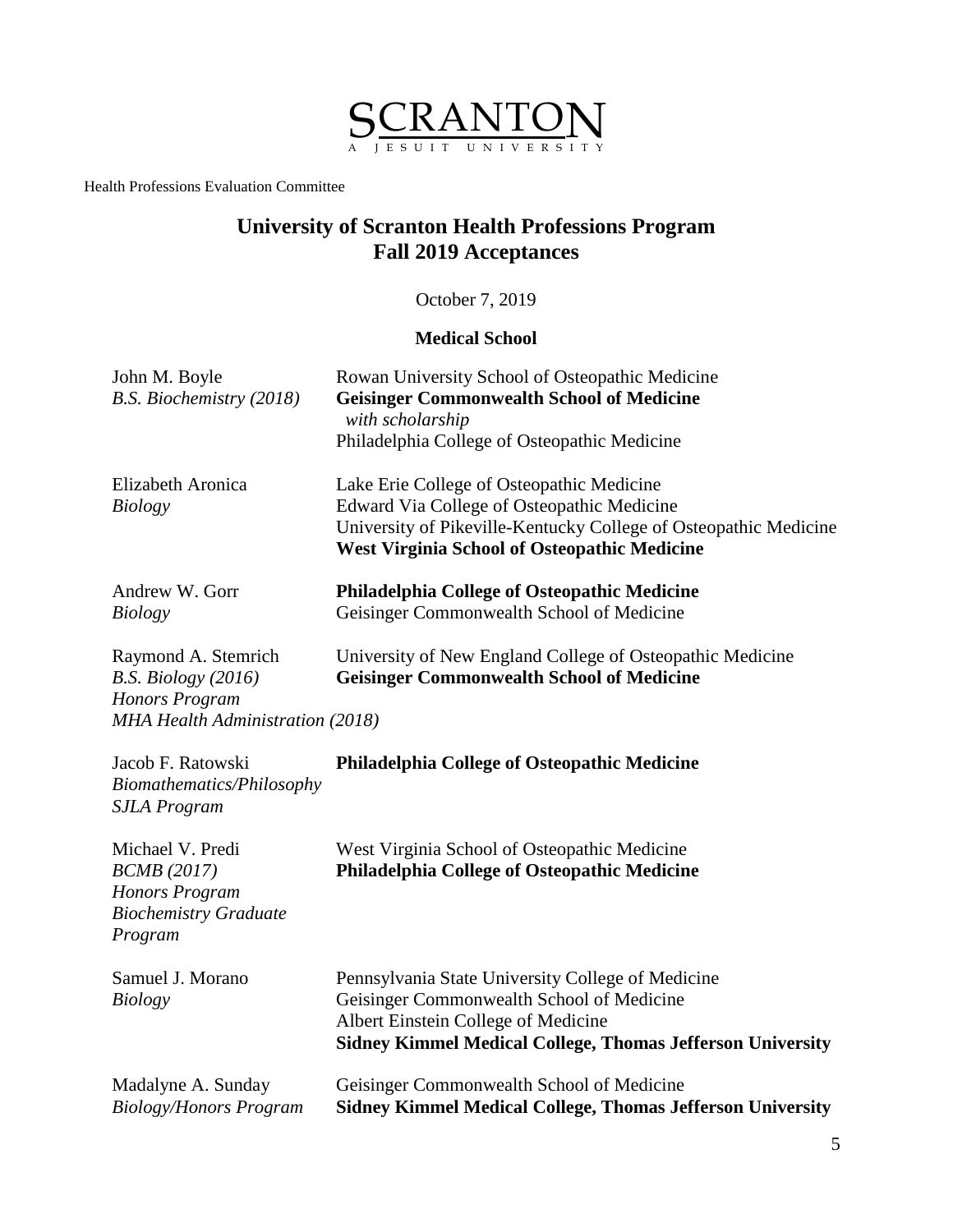| Kara A. Romanowski                                                                   | <b>Geisinger Commonwealth School of Medicine</b>                                                                                                                                                                                                                                                                                                                                                                                                                                                                       |
|--------------------------------------------------------------------------------------|------------------------------------------------------------------------------------------------------------------------------------------------------------------------------------------------------------------------------------------------------------------------------------------------------------------------------------------------------------------------------------------------------------------------------------------------------------------------------------------------------------------------|
| <b>BCMB/Honors Program</b>                                                           | Philadelphia College of Osteopathic Medicine                                                                                                                                                                                                                                                                                                                                                                                                                                                                           |
| Rebecca L. Petlansky                                                                 | <b>Geisinger Commonwealth School of Medicine</b>                                                                                                                                                                                                                                                                                                                                                                                                                                                                       |
| Biology/Philosophy                                                                   | with the Geisinger Commonwealth Future Physicians Scholarship                                                                                                                                                                                                                                                                                                                                                                                                                                                          |
| <b>SJLA Program</b>                                                                  | & the Abigail Geisinger Scholars Program Scholarship                                                                                                                                                                                                                                                                                                                                                                                                                                                                   |
| Coco J. Thomas<br>$B.S.$ Nursing $(2016)$                                            | University of New England College of Osteopathic Medicine<br>Kansas City University of Medicine and Biosciences<br>Rocky Vista College of Osteopathic Medicine<br>Philadelphia College of Osteopathic Medicine<br>Des Moines University College of Osteopathic Medicine<br>Touro College of Osteopathic Medicine<br>Rowan University School of Osteopathic Medicine                                                                                                                                                    |
| Katelyn E. Langford                                                                  | Campbell University School of Osteopathic Medicine                                                                                                                                                                                                                                                                                                                                                                                                                                                                     |
| Biology/Philosophy                                                                   | Lake Erie College of Osteopathic Medicine                                                                                                                                                                                                                                                                                                                                                                                                                                                                              |
| <b>SJLA Program</b>                                                                  | <b>Philadelphia College of Osteopathic Medicine</b>                                                                                                                                                                                                                                                                                                                                                                                                                                                                    |
| Sundeep Kahlon<br><b>Biology</b>                                                     | <b>Geisinger Commonwealth School of Medicine</b>                                                                                                                                                                                                                                                                                                                                                                                                                                                                       |
| William A. Hartz, Jr.                                                                | University of New England College of Osteopathic Medicine                                                                                                                                                                                                                                                                                                                                                                                                                                                              |
| B.S. Neuroscience (2016)                                                             | <b>Philadelphia College of Osteopathic Medicine</b>                                                                                                                                                                                                                                                                                                                                                                                                                                                                    |
| Michael P. McCarthy                                                                  | University of New England College of Osteopathic Medicine                                                                                                                                                                                                                                                                                                                                                                                                                                                              |
| Neuroscience                                                                         | <b>Philadelphia College of Osteopathic Medicine</b>                                                                                                                                                                                                                                                                                                                                                                                                                                                                    |
| Abhay A. Metgud<br>B.S. Biology (2018)                                               | Philadelphia College of Osteopathic Medicine<br>Des Moines University College of Osteopathic Medicine<br>Lake Erie College of Osteopathic Medicine<br>Arkansas College of Osteopathic Medicine<br>Rocky Vista College of Osteopathic Medicine<br>Campbell University School of Osteopathic Medicine<br>West Virginia School of Osteopathic Medicine<br>University of Pikeville-Kentucky College of Osteopathic Medicine<br>Alabama College of Osteopathic Medicine<br><b>Geisinger Commonwealth School of Medicine</b> |
| Owen D. Drozd<br><b>Biology</b>                                                      | University of Pikeville-Kentucky College of Osteopathic Medicine<br>Nova Southeastern University Dr. Kiran C. Patel College of<br><b>Osteopathic Medicine</b>                                                                                                                                                                                                                                                                                                                                                          |
| Elyse N. Smilnak<br>Neuroscience<br><b>Hispanic Studies</b><br><b>Honors Program</b> | West Virginia School of Osteopathic Medicine<br>Liberty University College of Osteopathic Medicine<br>Marian University College of Osteopathic Medicine<br>University of New England College of Osteopathic Medicine<br><b>Edward Via College of Osteopathic Medicine</b>                                                                                                                                                                                                                                              |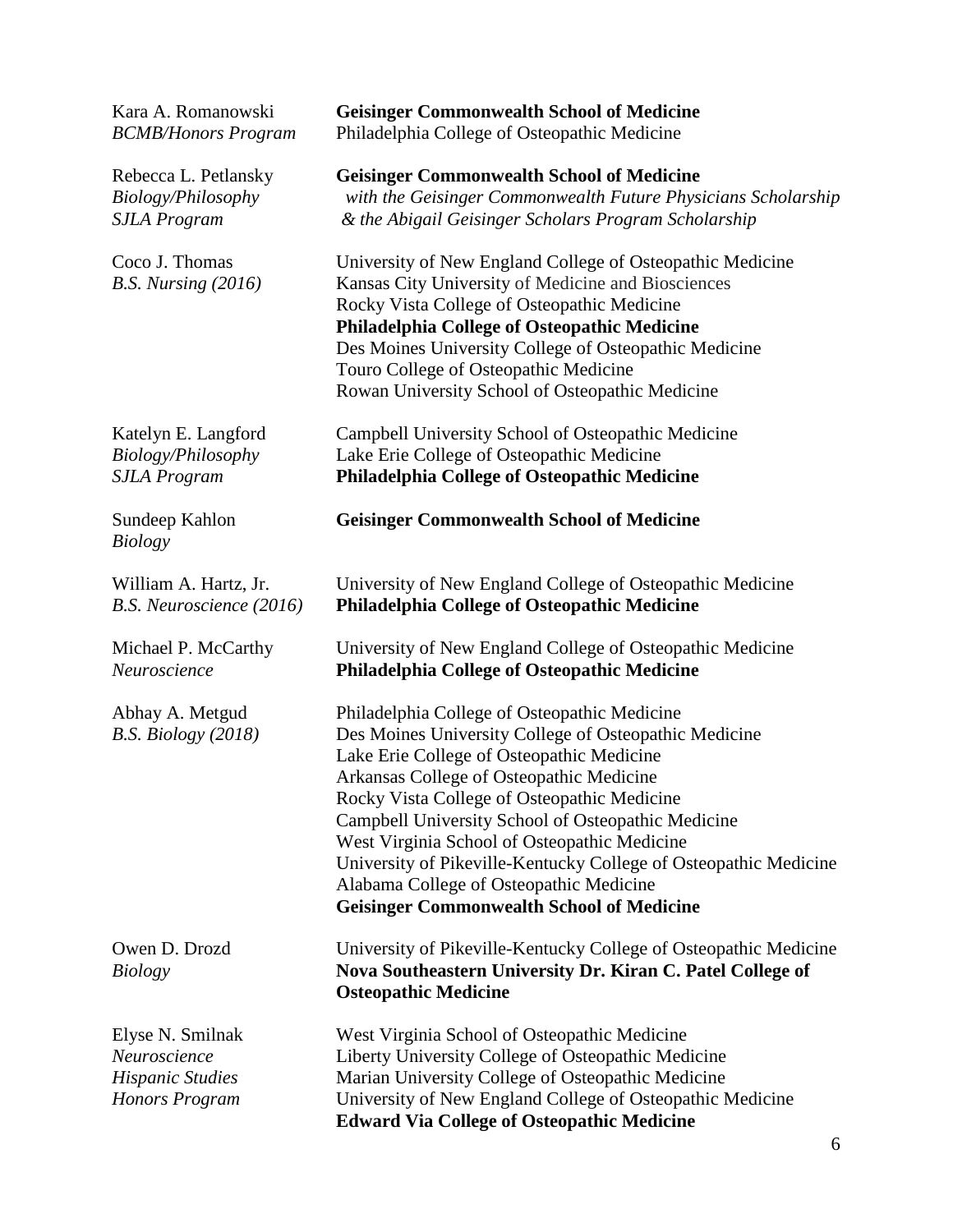| Kimberly S. Barr<br>University/St. Luke's Biology/Philosophy                                                      | <b>Lewis Katz School of Medicine at Temple</b><br><b>University Health Network</b>                                                                  |
|-------------------------------------------------------------------------------------------------------------------|-----------------------------------------------------------------------------------------------------------------------------------------------------|
| <b>SJLA Program</b><br>Honors Program                                                                             | Drexel University College of Medicine                                                                                                               |
| Sergey M. Gnilopyat<br><b>BCMB/Biomathematics</b><br>Honors Program                                               | <b>Geisinger Commonwealth School of Medicine</b><br>with the Geisinger Commonwealth Future Physicians Scholarship<br>& Friends of GCSOM Scholarship |
| Syed Y. Qadri<br><b>Biology</b>                                                                                   | <b>Geisinger Commonwealth School of Medicine</b><br>with the Abigail Geisinger Scholars Program Scholarship                                         |
| Emilia C. Jakubek<br><b>BCMB/Philosophy</b><br><b>SJLA Program</b>                                                | <b>Geisinger Commonwealth School of Medicine</b><br>State University of New York Upstate Medical University                                         |
| Kari S. Koval<br>B.S. Biochemistry (2016)<br>M.S. Clinical Chemistry<br>(2018)                                    | Lake Erie College of Osteopathic Medicine at Seton Hill                                                                                             |
| Emily L. Schramm<br><b>Biology/Honors Program</b>                                                                 | Geisinger Commonwealth School of Medicine<br><b>Drexel University College of Medicine</b>                                                           |
| Mia R. Woloszyn<br><b>Biology</b>                                                                                 | <b>Geisinger Commonwealth School of Medicine</b>                                                                                                    |
| Elizabeth T. Franko<br>B.S. Biomathematics (2017)                                                                 | <b>Sidney Kimmel Medical College, Thomas Jefferson University</b>                                                                                   |
| Emily J. Poicus<br>$B.A.$ English $(2017)$                                                                        | <b>Geisinger Commonwealth School of Medicine</b>                                                                                                    |
| Cannon D. Greco Hiranaka<br>Exercise Science                                                                      | <b>Sidney Kimmel Medical College, Thomas Jefferson University</b>                                                                                   |
| Christopher P. Malafronte<br><b>B.S. Neuroscience/Hispanic</b><br>Studies (2017)/Biochemistry<br>Graduate Program | <b>Philadelphia College of Osteopathic Medicine</b>                                                                                                 |
| Alyssa M. Campbell<br>B.S. Biochemistry (2017)                                                                    | <b>Philadelphia College of Osteopathic Medicine</b><br>Rowan University School of Osteopathic Medicine                                              |
| Erica D. Licari<br>Biology/Philosophy<br><b>SJLA Program</b>                                                      | <b>SUNY Downstate College of Medicine</b>                                                                                                           |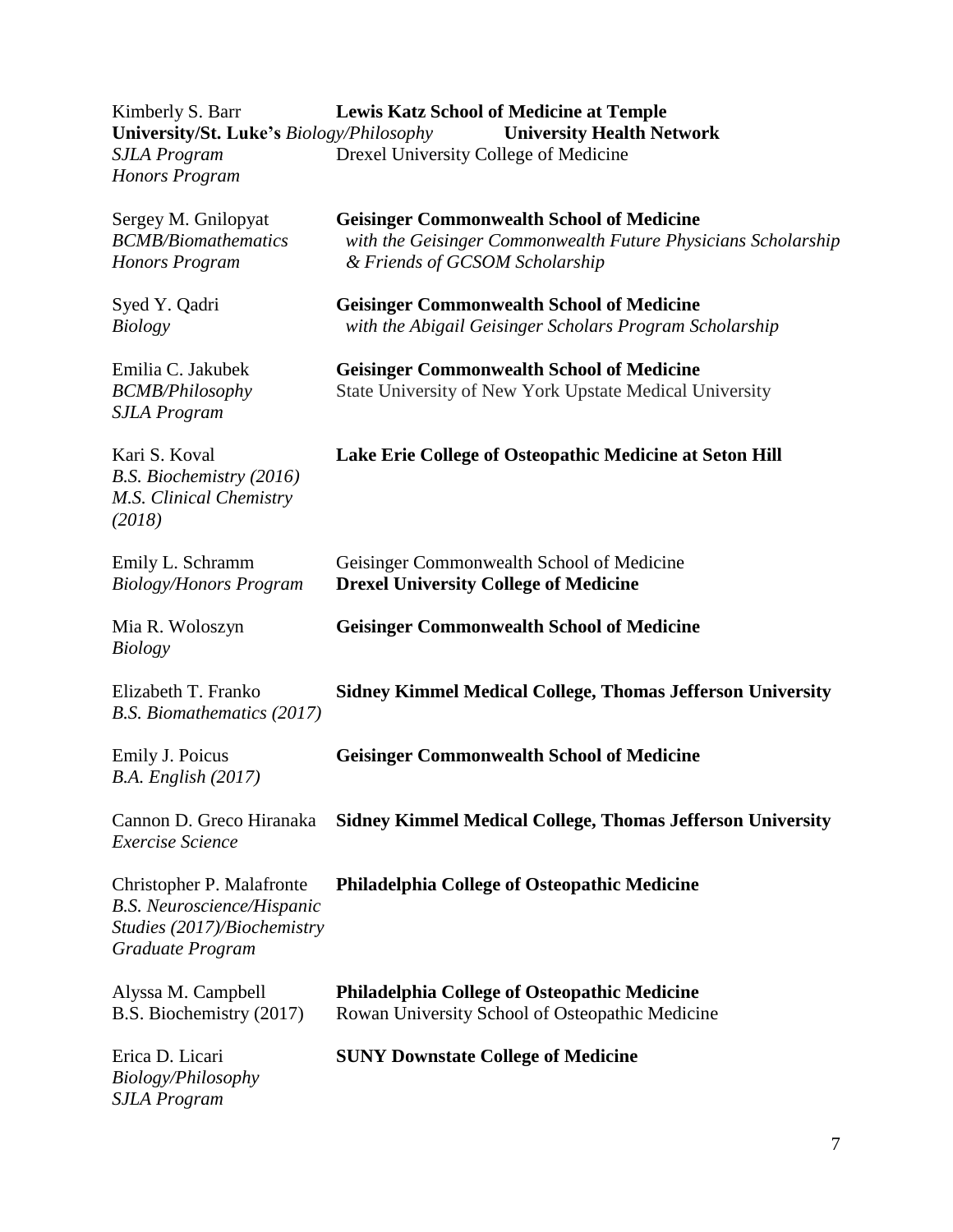| Nicholas J. D'Alonzo<br>Neuroscience/Philosophy<br><b>SJLA Program</b>                                                    | Philadelphia College of Osteopathic Medicine<br>Pennsylvania State University College of Medicine                                                             |
|---------------------------------------------------------------------------------------------------------------------------|---------------------------------------------------------------------------------------------------------------------------------------------------------------|
| Sara N. Wierbowski<br>Neuroscience/Philosophy<br><b>SJLA Program</b><br><b>Honors Program</b>                             | State University of New York Upstate Medical University<br><b>Georgetown University School of Medicine</b>                                                    |
| Dario Fiorelli<br>B.S. Biology (2015)<br>M.S. Biomedical Sciences<br>$(2016)$ from The<br>Commonwealth Medical<br>College | <b>Lake Erie College of Osteopathic Medicine</b>                                                                                                              |
| Krisdaniel Berreta<br>B.S. Neuroscience (2018)<br>Campus                                                                  | Burrell College of Osteopathic Medicine<br><b>Edward Via College of Osteopathic Medicine - Carolinas</b>                                                      |
| Janel L. Harach<br>B.S. Neuroscience (2017)<br><b>Honors Program</b><br><b>Biochemistry Graduate</b><br>Program           | <b>Burrell College of Osteopathic Medicine</b>                                                                                                                |
| Michelle J. Pacyna<br>Biochemistry                                                                                        | <b>Lake Erie College of Osteopathic Medicine</b>                                                                                                              |
| Adam M. Sunday<br><b>Biology/Honors Program</b>                                                                           | <b>Geisinger Commonwealth School of Medicine</b>                                                                                                              |
| Michael H. Gatusky<br>Neuroscience/Philosophy<br><b>SJLA Program</b>                                                      | <b>Geisinger Commonwealth School of Medicine</b>                                                                                                              |
| Holly E. Funk<br><b>BCMB</b>                                                                                              | <b>Geisinger Commonwealth School of Medicine</b>                                                                                                              |
|                                                                                                                           | <b>Dental School</b>                                                                                                                                          |
| Cecilia C. Horchos<br>Neuroscience                                                                                        | University of New England College of Dental Medicine<br><b>University at Buffalo School of Dental Medicine</b><br>University of North Carolina at Chapel Hill |